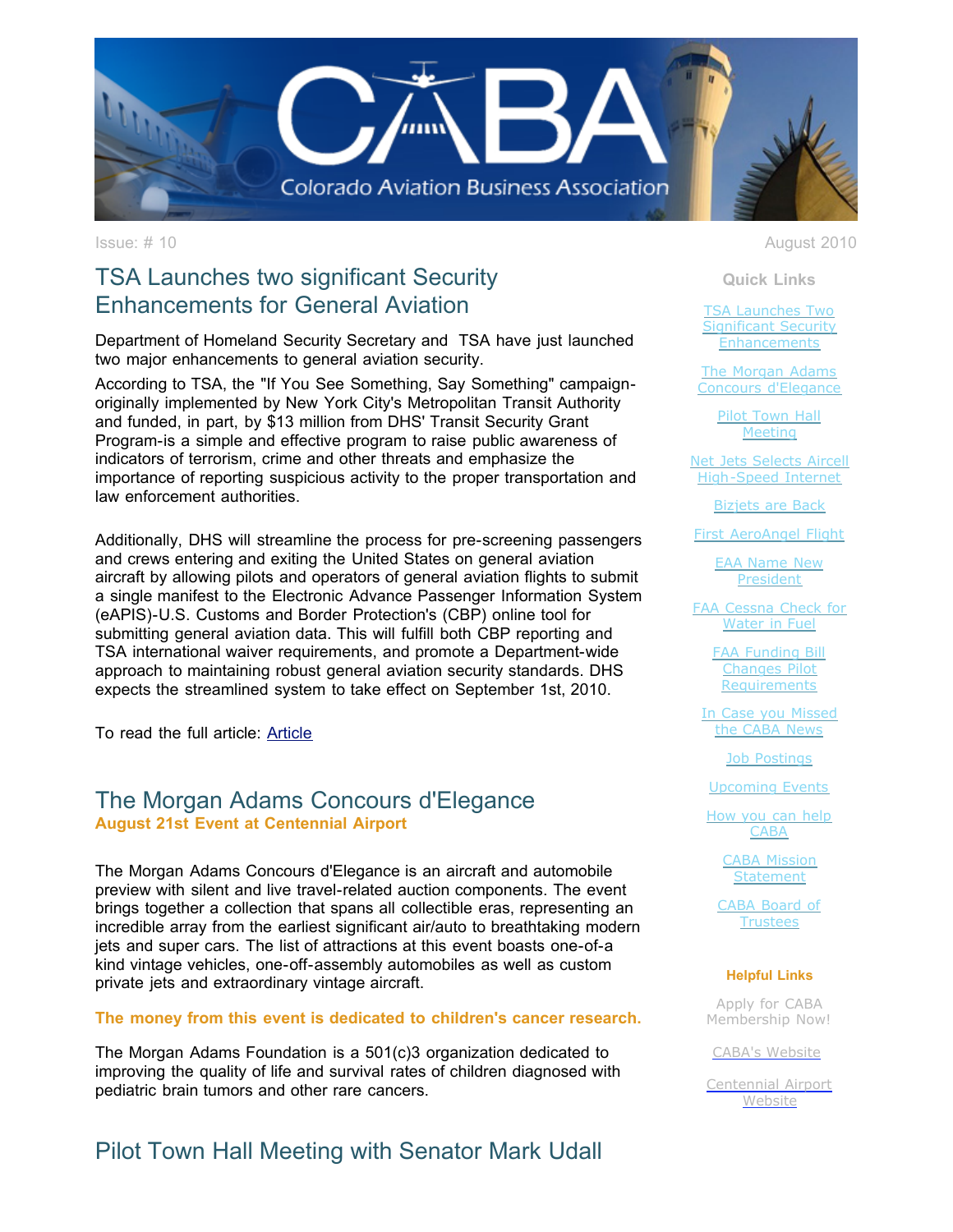#### **August 30th, KAPA - Denver Jet Center**

Join President and CEO Craig Fuller and Senator Mark Udall for a unique GA Serves America Event. Come show your support for GA and hear firsthand about the events that are happening on Capitol Hill. Find out what you can do to support your freedom to fly, ask questions and hear about the current state of general aviation. You will not want to miss this exciting event.

# Net Jets Selects Aircell High-Speed Internet for Fractional Fleet

### **Congratulations to our local CABA member for securing this lucrative contract!**

Fractional aircraft ownership specialist NetJets will equip more than 250 of its mid-size and large-cabin aircraft with Aircell's high-speed internet service. Installations are due to begin this month. NetJets plans to have all future fleet aircraft, including light cabin models, delivered from the factory with high-speed internet service.

NetJets owners will be able to access the internet with any Wi-Fiequipped laptop, notebook computer, or other personal electronic device, enabling them to send and receive real-time emails with attachments, transfer large files, connect to corporate VPNs, access online publications, listen to the latest podcasts, or even download music.

## Bizjets are Back, Says Trade Association CEO **Business jets - a business tool**

The business jet industry is rebounding, according to a *Wall Street Journal* [interview](http://r20.rs6.net/tn.jsp?llr=tkebgpcab&et=1103515475844&s=0&e=001Ynfa00Q4omqDSsfdz1XI8ac3OrhwyYZIgWHELXS6GchJeIWCLH9blB2vHf3v0AU3nwfCD_DPsoQwJAJoy3i_Nda7e05lCYGSRRytdaI3P70237zsYXaULIT4vWamZYj6uPhAAOwsU8O9_C5Rg8cGdvUhVyz0oCkz2_58wbSKTA2LVTa8CtTJb2R008NYJd7KpXPfViN_C0qqWGwjLP_VainL90s7UubY) with Ed Bolen, president and CEO of the National Business Aviation Association. "Between 2008 and 2009, things dropped off about 30 percent," Bolen told the *Journal*. "This year versus last, between 2009 and the first half of 2010, things are up about 10 percent. So we're well below the 2008 peak, but we are coming off of the 2009 bottom." Asked whether companies now view corporate jets as taboo, Bolen said, "A CEO or a senior executive, board of directors and shareholders should all have an attitude of when the business airplane makes good sense, when it's the right tool for the mission, then it should be used. Flying as a status symbol is probably not an appropriate business philosophy or measurement stick, just as not flying [isn't one]. If a company could do more for its shareholders and for its employees by seeing four customers in one day instead of four customers in two weeks, then they really ought to do it.

# First AeroAngel Flight

**Two years after being abducted a young girl was flown home, back to her parents thanks to a Denver Charitable Organization.**

AeroAngel was recently founded to give hope wings - to provide free air transportation to people needing to travel for a compelling need.

Thursday afternoon, I got a call from the Missing Children Task Force that a young girl abducted from Colorado had just been located in a small midwestern town, and her parents needed to get there to bring her home. The group asked whether AeroAngel could provide the transportation. While

### **CABA Mission Statement**

"To foster and promote aviation and related business at and near Centennial Airport; to collectively address and respond to issues impacting Centennial Airport, including safety and operational effectiveness; to educate the general public about all aviation activities at the airport, and to preserve the airport and related businesses as valuable economic assets to the community at large."

### **CABA Board of Trustees**

David Purvis (Chairman)

Reggie Arsenault (Vice Chairman)

Iver Retrum Membership Director (Chairman Emeritus)

> Brittany Davies (Treasurer)

Michael McCready (Secretary)

Donovan DeVasher Charles "Chic" Myers Eric Carson Michael Turner Gene Langfeldt Nathalie Drolet

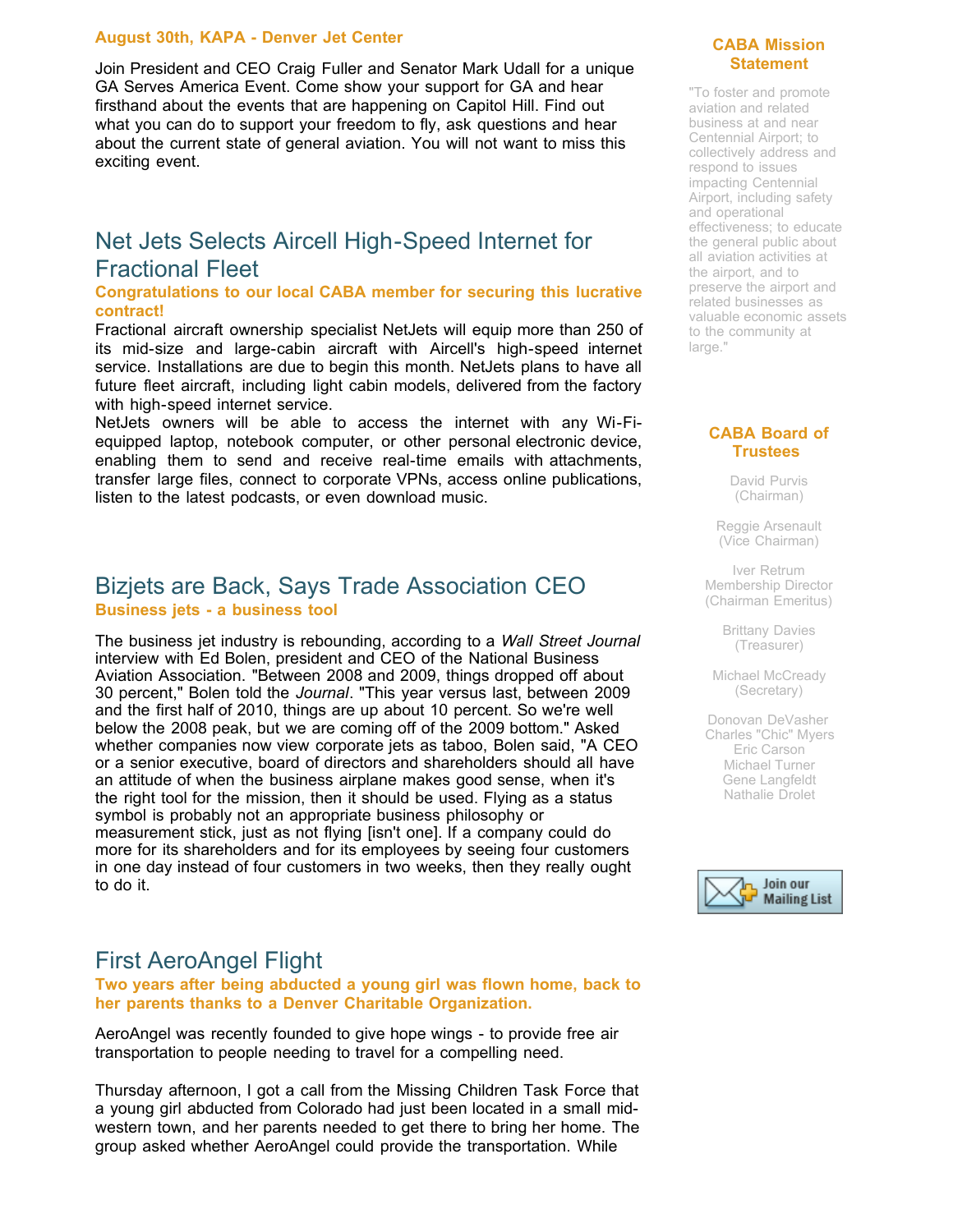we fortunately had an available aircraft and pilot on an hour's notice, we did not have all the money for the 2,000 mile round-trip flight. After almost two years away from home, I was not going to make this little girl wait an extra hour to see her parents. We scheduled the flight for the next morning thanks to John Post, a volunteer professional pilot, who did the flight planning and prep for the trip.

AeroAngel's first flight went flawlessly. While thunderstorms blocked other flights, both legs of our direct routes were clear and smooth. Also not the norm, we were blessed with a tailwind for part of our westbound return trip. Two stops and almost ten hours of flying later, we landed back at Centennial Airport, a few minutes after midnight. Our princess was safely back in Colorado - just in time to celebrate her eighth birthday that day.

To read the full article: [Article](http://r20.rs6.net/tn.jsp?llr=tkebgpcab&et=1103515475844&s=0&e=001Ynfa00Q4omqDSsfdz1XI8ac3OrhwyYZIgWHELXS6GchJeIWCLH9blB2vHf3v0AU3nwfCD_DPsoS_ffwnhs7SpwKYeyk7yDnds1Cf-191pytgFWXI1JWkFcGlvovc_yqpdomIOD427IJqd6mcx6ou_r121_uhCo-l)

AeroAngel · Denver, CO [www.aeroangel.org](http://r20.rs6.net/tn.jsp?llr=tkebgpcab&et=1103515475844&s=0&e=001Ynfa00Q4omqDSsfdz1XI8ac3OrhwyYZIgWHELXS6GchJeIWCLH9blB2vHf3v0AU3nwfCD_DPsoTv8IMBiUzOxZd376_DVCOfFqKEVN4cq-FMMTwqPl9iAg==)

## EAA Names New President

Since its founding in 1953, EAA has been led by a Poberezny -- the founder, Paul, and then his son, Tom -- but in September the organization will appoint a new president, Rod Hightower. Hightower and his family were introduced to the press in a brief news conference on Monday, Opening Day at AirVenture 2010. The effort to find a new leader was intensive. "We hired a professional search firm, and over 700 candidates were screened," Poberezny said. The field was narrowed down to six finalists, who were interviewed in March. Hightower, a longtime EAA member and aviation enthusiast, flies a Stearman biplane that he restored. In his 25-year business career, he has held high-level positions in various large international corporations, EAA said.

## FAA Cessna Check for Water in Fuel **Cessna 100, 200 and 300 Series**

The FAA says pilots of Cessna 100-, 200-, and 300-series airplanes should intensify their efforts to check for water in the fuel before every flight. "All pilots, owners, operators, maintenance, and service personnel of these type airplanes should assume some water exists in the fuel tank system," the FAA said in a Special Airworthiness Information Bulletin posted last week. Water may enter the fuel system via any penetration in the tank, or it may come out of solution in the fuel and settle or adhere to the inside of the tank walls. The bulletin recommends that owners should ensure the airplanes have plenty of drains at a variety of locations, and check them prior to every flight, taking at least one cup of fuel from each location.

# FFA Funding Bill Changes Pilot Requirements

As Congress was heading out the door last weekend for a six-week break, both houses approved an FAA bill that extends funding for the agency only for the next two months, but they tacked on some provisions that affect pilot certification. The bill requires that every pilot flying for a commercial airline must hold an ATP certificate, effectively increasing the minimum requirement from 250 flight hours to 1,500, effective three years after the bill is enacted. The bill also requires the FAA to implement NTSB recommendations related to training for Part 121 pilots, including stall and upset recovery training. The FAA must review research on fatigue and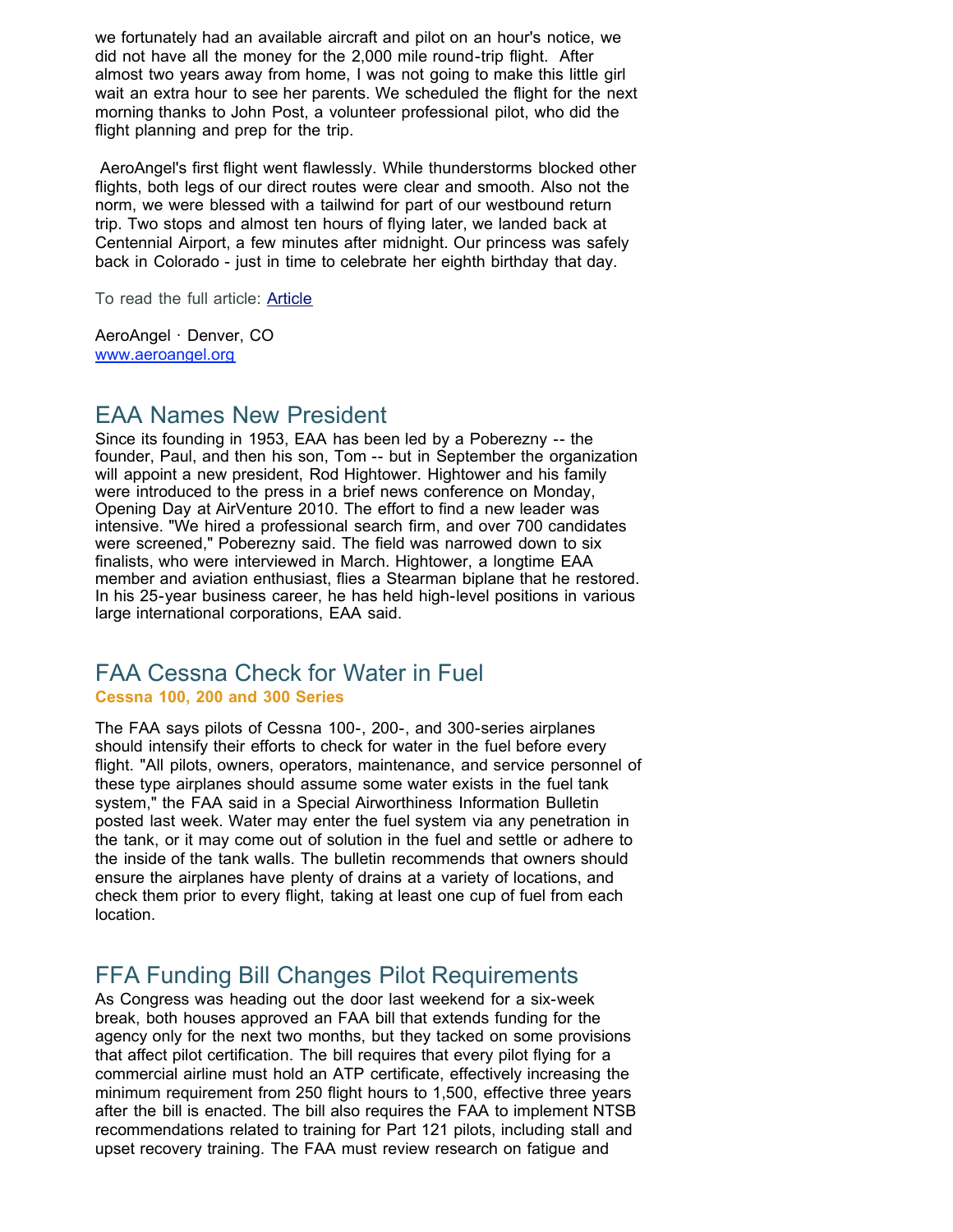mandate new flight and duty time rules for pilots within a year. Also, the bill says the FAA must create a database with a comprehensive training record for every pilot and require airlines to offer remedial training to pilots if needed. Laura Brown, spokeswoman for the FAA, told *AVweb* on Tuesday her agency is currently reviewing the bill and has no comment yet on its implications.

# *In Case You Missed the News:* CABA is now the Colorado Aviation Business Association

CABA was formed to advocate on behalf of business and general aviation businesses throughout Colorado to provide legislative support, educational opportunities, community outreach, and networking opportunities to individuals and businesses in the aviation industry in Colorado through various committees like legislative action, education, industry groups, and regional groups.

# Job Postings

Please note that we have added a job posting section to the CABA Website. Please send us any aviation jobs you would like to post or go to: [http://mycaba.org/employmentopportunities](http://r20.rs6.net/tn.jsp?llr=tkebgpcab&et=1103515475844&s=0&e=001Ynfa00Q4omqDSsfdz1XI8ac3OrhwyYZIgWHELXS6GchJeIWCLH9blB2vHf3v0AU3nwfCD_DPsoT2E4X1SLZ-XKSzq3O8296v0bODagbry-0Vm4E03bE3gw4rF4LyzQ91fL1xvxCB4N4=).

## Upcoming Events **Save the Date**

### **Porsche Aircraft Experience**

August 12th, 2010 10:00AM - 4:00 PM Denver Jet Center [Click Here for additonal information or to RSVP](http://r20.rs6.net/tn.jsp?llr=tkebgpcab&et=1103515475844&s=0&e=001Ynfa00Q4omqDSsfdz1XI8ac3OrhwyYZIgWHELXS6GchJeIWCLH9blB2vHf3v0AU3nwfCD_DPsoT2E4X1SLZ-XKSzq3O8296vCzH4dV_G4lzxe6tIzPWj3YsrWMHOs_9UEt96UmUesIHDjFsPOkeX_TKmREgJoKICZuMWBNEcF31Gv9EaC-VqfA==) 

## **Metro State New Student Orientation**

August 19, 2010 0800-1100 St. Cajetans (Metro Campus) Aviation Department Orientation

### **Morgan Adams Concours D'Elegance**

August 21st, 2010 Centennial Airport [Click Here for additonal information or to RSVP](http://r20.rs6.net/tn.jsp?llr=tkebgpcab&et=1103515475844&s=0&e=001Ynfa00Q4omqDSsfdz1XI8ac3OrhwyYZIgWHELXS6GchJeIWCLH9blB2vHf3v0AU3nwfCD_DPsoT2E4X1SLZ-XKSzq3O8296vCzH4dV_G4lzxe6tIzPWj3YsrWMHOs_9UUtwHgxEbPmQoyTt9A6Xnn9pizA_Gxw7_iisbvDaKdI1v-F04n52Ppw==) 

## **6th Annual Classic Aircraft and Car Show**

August 21st, 2010 Front Range Airport [Click here for additional information](http://r20.rs6.net/tn.jsp?llr=tkebgpcab&et=1103515475844&s=0&e=001Ynfa00Q4omqDSsfdz1XI8ac3OrhwyYZIgWHELXS6GchJeIWCLH9blB2vHf3v0AU3nwfCD_DPsoT2E4X1SLZ-XKSzq3O8296vCzH4dV_G4lzxe6tIzPWj3YsrWMHOs_9UK4Ia3p_lud0ZuTadxpU5vHroFKXyqbPMEsAsq6U5Rcmks48TcHu6eQ==)

### **AOPA Pilot Caucus and Town Hall Meeting**

August 30th, 2010 10:00 AM - 11:00 AM Centennial Airport Denver Jet Center